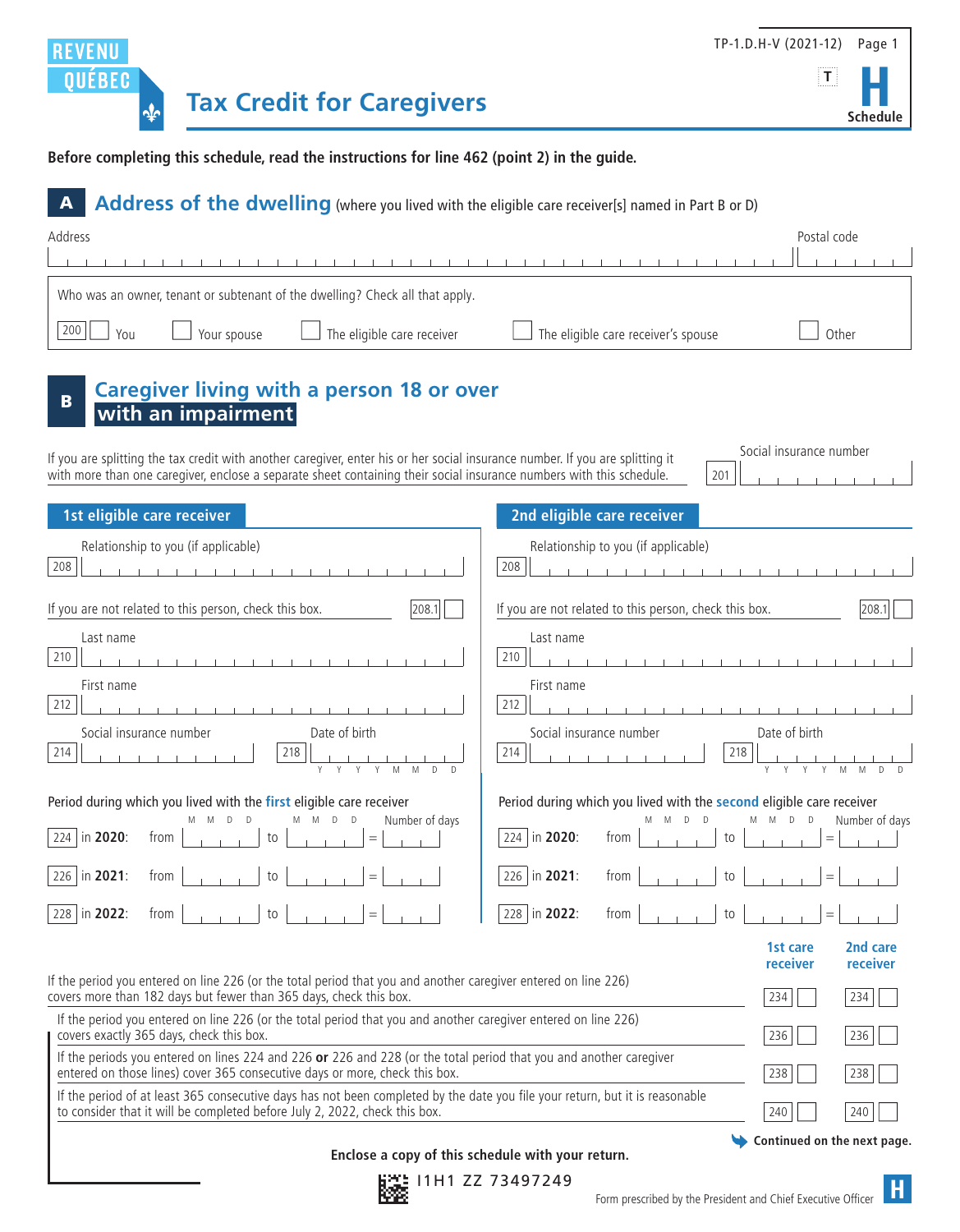Complete lines 251 to 264 for each eligible care receiver and enter the total you are claiming on line 265. **1st eligible care receiver**  $\begin{bmatrix} 251 \end{bmatrix}$   $\begin{bmatrix} 2 \end{bmatrix}$   $\begin{bmatrix} 5 \end{bmatrix}$   $\begin{bmatrix} 3 \end{bmatrix}$   $\begin{bmatrix} 2 \end{bmatrix}$   $\begin{bmatrix} 0 \end{bmatrix}$   $\begin{bmatrix} 0 \end{bmatrix}$ Amount from line 275 of the eligible care receiver's income tax return 252 253  $\begin{bmatrix} 2 & 2 & 4 & 6 & 0 & 0 & 0 \end{bmatrix}$ Subtract line 253 from line 252. If the result is **negative**, enter 0.  $=$  254  $\times$  **16%** Multiply line 254 by 16%.  $=$  256 Enter the amount from line 256 or \$1,266, whichever is **less**.  $\begin{array}{c} \hline \end{array}$  257 Subtract line 257 from line 251.  $=$  258 Reduction of the credit for a care receiver who turned 18 during the year. See line 462 in the quide. Adjustment of the social assistance payments received for a child 18 or over who is handicapped and attends an educational institution at the secondary level in general education  $+$  260  $\overline{\mathsf{Add}}$  lines 259 and 260. Subtract line 261 from line 258.  $= 262$ Amount claimed by another caregiver  $-\left(263\right)$ Subtract line 263 from line 262.  $=$  264 **2nd eligible care receiver**  $\boxed{251}$  **2**  $\boxed{2}$  **5**  $\boxed{3}$  **2**  $\boxed{0}$  **0** Amount from line 275 of the eligible care receiver's income tax return 252 253  $\begin{bmatrix} 2 & 2 & 4 & 6 & 0 & 0 & 0 \end{bmatrix}$ Subtract line 253 from line 252. If the result is **negative**, enter 0.  $=$  254  $\times$  **16%** Multiply line 254 by 16%.  $=$  256 Enter the amount from line 256 or \$1,266, whichever is **less**. Subtract line 257 from line 251.  $=$  258 Reduction of the credit for a care receiver who turned 18 during the year. See line 462 in the quide. Adjustment of the social assistance payments received for a child 18 or over who is handicapped and attends an educational institution at the secondary level in general education  $+ |260 \rangle$ Add lines 259 and 260.  $=$  261  $\frac{1}{2}$  261  $\frac{1}{2}$  .  $\frac{1}{2}$  261  $\frac{1}{2}$  261  $\frac{1}{2}$  261  $\frac{1}{2}$  261 Subtract line 261 from line 258.  $= 262$ Amount claimed by another caregiver  $-\left(263\right)$ Subtract line 263 from line 262. Add the amounts on line 264 for all eligible care receivers. 265 . 265 . 265 . 265 . 265 . 265 . 265 . 265 . 265 . 265 . 265 . 265 . 265 . 265 . 265 . 265 . 265 . 265 . 265 . 265 . 265 . 265 . 265 . 265 . 265 . 265 . 265 . Expenses incurred in 2021 for **specialized respite services** (**maximum: \$5,200** per eligible care receiver) 266 .  $\times$  **30%** Multiply line 266 by 30%. = 267 . 267 . Add lines 265 and 267. Enter the result on line 462 of your return.  $= 268$  .  $\frac{1}{268}$ **T** TP-1.D.H-V (2021-12) Page 2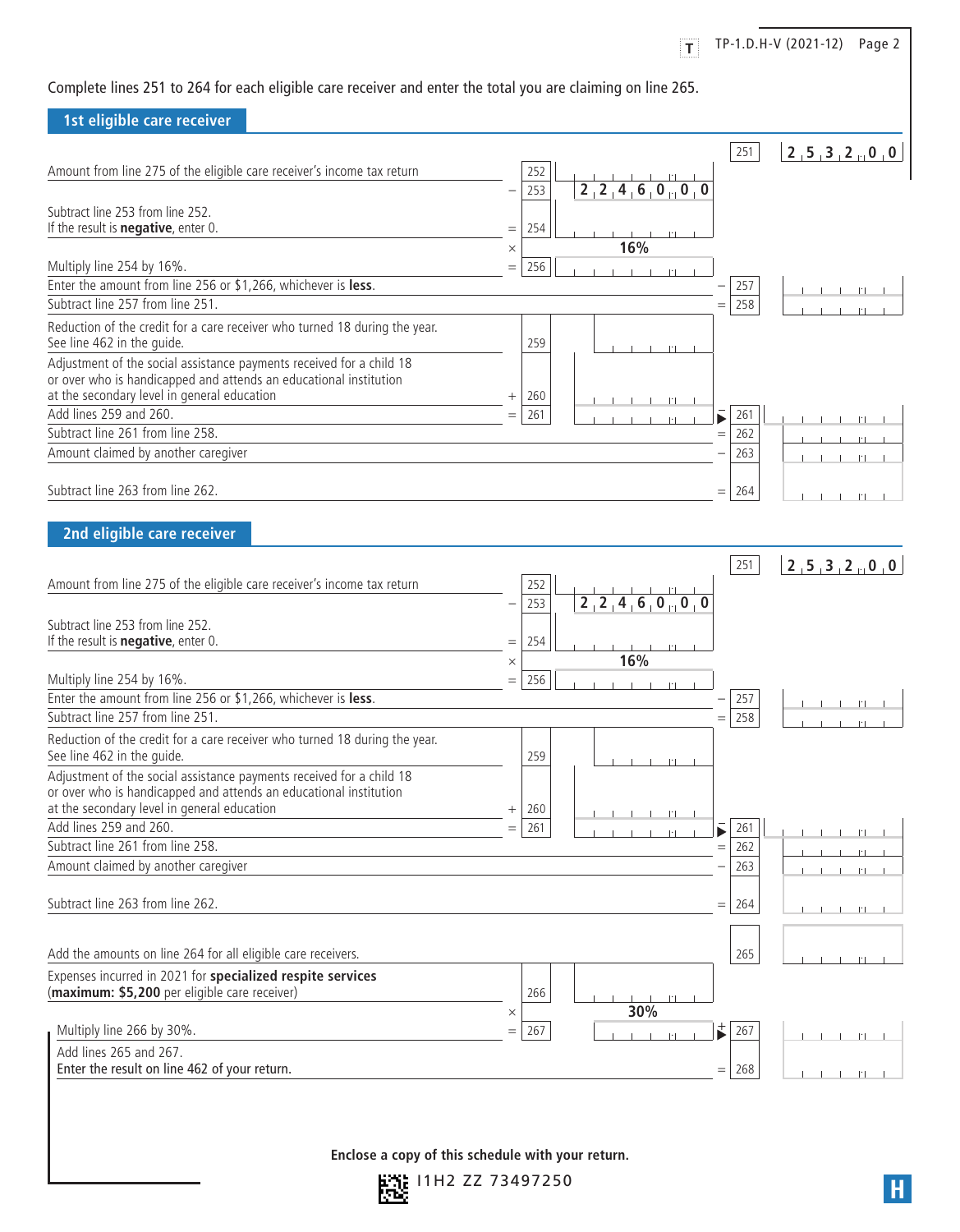|                                                                                                                                                                                                                                                       | TP-1.D.H-V (2021-12) Page 3<br> T                                                                                                                          |
|-------------------------------------------------------------------------------------------------------------------------------------------------------------------------------------------------------------------------------------------------------|------------------------------------------------------------------------------------------------------------------------------------------------------------|
| <b>Caregiver not living with a person 18 or over</b><br>C<br>with an impairment                                                                                                                                                                       |                                                                                                                                                            |
| If you are splitting the tax credit with another caregiver, enter his or her social insurance number. If you are splitting it<br>with more than one caregiver, enclose a separate sheet containing their social insurance numbers with this schedule. | Social insurance number<br>301                                                                                                                             |
| 1st eligible care receiver                                                                                                                                                                                                                            | 2nd eligible care receiver                                                                                                                                 |
| Relationship to you (if applicable)<br>308<br>The contract of the contract of the contract of the contract of the contract of the contract of the contract of                                                                                         | Relationship to you (if applicable)<br>308<br><b>The Committee of the Committee Committee</b>                                                              |
| If you are not related to this person, check this box.<br>308.1<br>Last name<br>310                                                                                                                                                                   | If you are not related to this person, check this box.<br>308.1<br>Last name<br>310                                                                        |
| First name<br>312                                                                                                                                                                                                                                     | First name<br>312                                                                                                                                          |
| Date of birth<br>Social insurance number<br>318<br>314                                                                                                                                                                                                | Date of birth<br>Social insurance number<br>314<br>318                                                                                                     |
| Period during which you provided care to the first eligible care receiver<br>D<br>$\mathbb D$<br>Number of days<br>M<br>D<br>in 2020:<br>324<br>from<br>to<br>$=$                                                                                     | Period during which you provided care to the second eligible care receiver<br>D<br>Μ<br>D<br>D<br>Number of days<br>M<br>324 in 2020:<br>from<br>to<br>$=$ |
| 326   in 2021:<br>from<br>to<br>328   in 2022:<br>from<br>to<br>$=$                                                                                                                                                                                   | 326   in 2021:<br>from<br>to<br>$=$<br>328<br>in 2022:<br>from<br>to<br>$=$<br>2nd care<br>1st care                                                        |
| If the period you entered on line 326 (or the total period that you and another caregiver entered on line 326)<br>covers more than 182 days but fewer than 365 days, check this box.                                                                  | receiver<br>receiver<br>334<br>334                                                                                                                         |
| If the period you entered on line 326 (or the total period that you and another caregiver entered on line 326)<br>covers exactly 365 days, check this box.                                                                                            | 336<br>336                                                                                                                                                 |
| If the periods you entered on lines 324 and 326 or 326 and 328 (or the total period that you and another caregiver<br>entered on those lines) cover 365 consecutive days or more, check this box.                                                     | 338<br>338                                                                                                                                                 |
| If the period of at least 365 consecutive days has not been completed by the date you file your return,<br>but it is reasonable to consider that it will be completed before July 2, 2022, check this box.                                            | 340<br>340                                                                                                                                                 |
| Complete lines 351 to 364 for each eligible care receiver and enter the total you are claiming on line 365.<br>1st eligible care receiver                                                                                                             |                                                                                                                                                            |
| Amount from line 275 of the eligible care receiver's income tax return                                                                                                                                                                                | 351<br>1, 2, 6, 6, 0, 0<br>352<br>2, 2, 4, 6, 0, 0, 0<br>353                                                                                               |
| Subtract line 353 from line 352. If the result is <b>negative</b> , enter 0.                                                                                                                                                                          | 354<br>$=$<br>16%<br>$\times$                                                                                                                              |
| Multiply line 354 by 16%.<br>Enter the amount from line 356 or \$1,266, whichever is less.                                                                                                                                                            | 356<br>$=$<br>357<br>$   \cdot   $                                                                                                                         |
| Subtract line 357 from line 351.<br>Reduction of the credit for a care receiver who turned 18 during the year.                                                                                                                                        | 358<br>$=$                                                                                                                                                 |
| See line 462 in the guide.<br>Adjustment of the social assistance payments received for a child 18 or over                                                                                                                                            | 359                                                                                                                                                        |
| who is handicapped and attends an educational institution<br>at the secondary level in general education                                                                                                                                              | 360<br>$^{+}$<br>$   \cdot   $                                                                                                                             |
| Add lines 359 and 360.<br>Subtract line 361 from line 358.                                                                                                                                                                                            | 361<br>361<br>$=$<br>$\left\vert \cdot\right\vert$<br>362<br>$=$                                                                                           |
| Amount claimed by another caregiver<br>Subtract line 363 from line 362.                                                                                                                                                                               | 363<br>$\left\vert \cdot\right\vert$<br>364<br>$=$<br>$\  \cdot \ $                                                                                        |

**Continued on the next page.**

**Enclose a copy of this schedule with your return.**

ĭ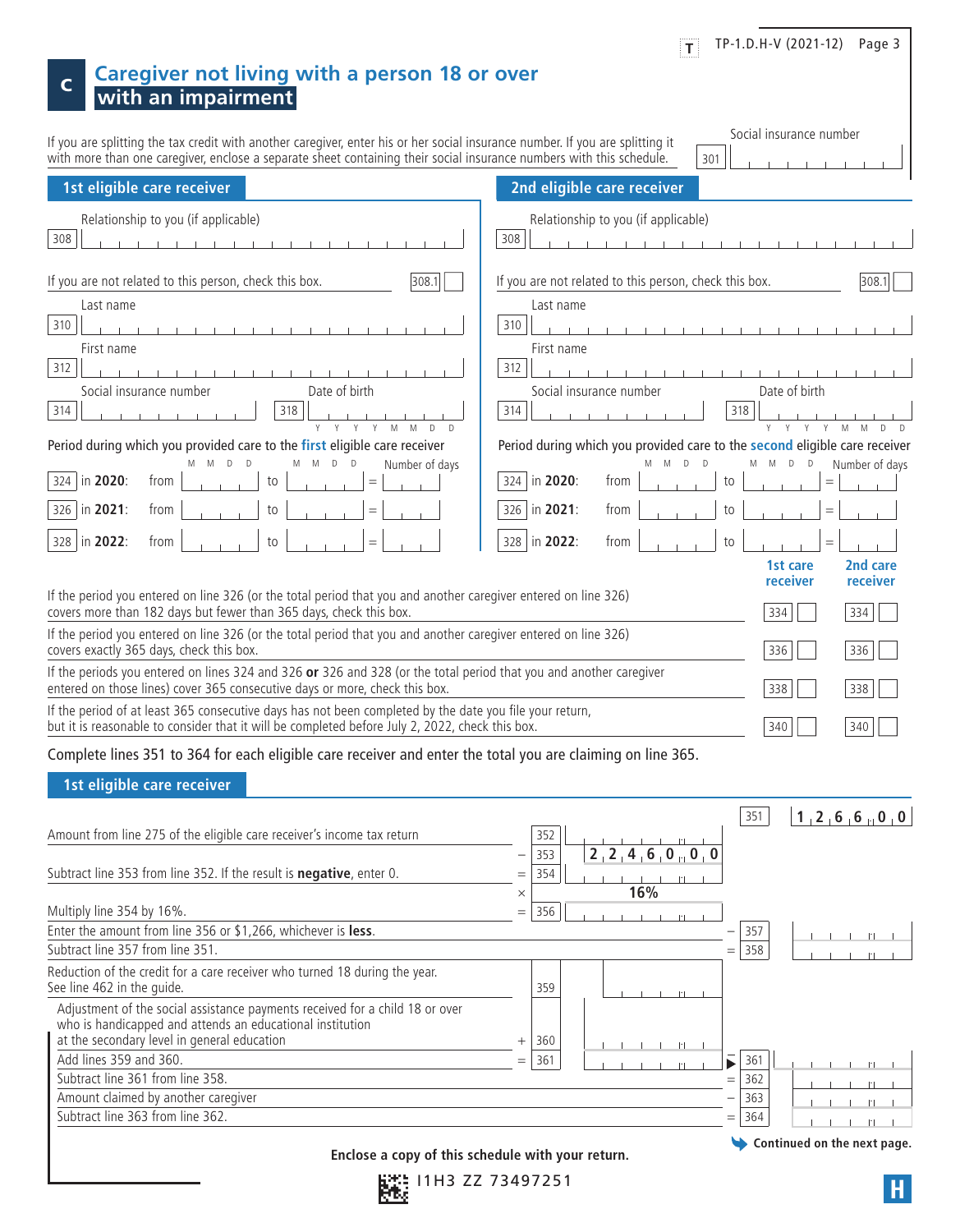|                                                                                                                                                                                          |          |     | $ \mathbf{T} $      |     |     | TP-1.D.H-V (2021-12)<br>Page 4 |  |
|------------------------------------------------------------------------------------------------------------------------------------------------------------------------------------------|----------|-----|---------------------|-----|-----|--------------------------------|--|
| 2nd eligible care receiver                                                                                                                                                               |          |     |                     |     |     |                                |  |
|                                                                                                                                                                                          |          |     |                     |     | 351 | 1, 2, 6, 6, 0, 0               |  |
| Amount from line 275 of the eligible care receiver's income tax return                                                                                                                   |          | 352 |                     |     |     |                                |  |
|                                                                                                                                                                                          |          | 353 | 2, 2, 4, 6, 0, 0, 0 |     |     |                                |  |
| Subtract line 353 from line 352.                                                                                                                                                         |          |     |                     |     |     |                                |  |
| If the result is <b>negative</b> , enter $0$ .                                                                                                                                           | $=$      | 354 |                     |     |     |                                |  |
|                                                                                                                                                                                          | $\times$ |     | 16%                 |     |     |                                |  |
| Multiply line 354 by 16%.                                                                                                                                                                | $=$      | 356 | $  \cdot  $         |     |     |                                |  |
| Enter the amount from line 356 or \$1,266, whichever is less.                                                                                                                            |          |     |                     |     | 357 |                                |  |
| Subtract line 357 from line 351.                                                                                                                                                         |          |     |                     | $=$ | 358 |                                |  |
| Reduction of the credit for a care receiver who turned 18 during the year.<br>See line 462 in the quide.                                                                                 |          | 359 |                     |     |     |                                |  |
| Adjustment of the social assistance payments received for a child 18 or over<br>who is handicapped and attends an educational institution<br>at the secondary level in general education | $^{+}$   | 360 | $   \cdot   $       |     |     |                                |  |
| Add lines 359 and 360.                                                                                                                                                                   | $=$      | 361 | $   \cdot   $       |     | 361 |                                |  |
| Subtract line 361 from line 358.                                                                                                                                                         |          |     |                     | $=$ | 362 |                                |  |
| Amount claimed by another caregiver                                                                                                                                                      |          |     |                     |     | 363 |                                |  |
| Subtract line 363 from line 362.                                                                                                                                                         |          |     |                     | $=$ | 364 |                                |  |
| Add the amounts on line 364 for all eligible care receivers.<br>Enter the result on line 462 of your return.                                                                             |          |     |                     |     | 365 | $1 - 1 - 1 - 11$               |  |

## <sup>D</sup> **Caregiver living with a person (not his or her spouse) 70 or over without an impairment**

If you are splitting the tax credit with another caregiver, enter his or her social insurance number. If you are splitting it with more than one caregiver, enclose a separate sheet containing their social insurance numbers with this schedule.

Social insurance number 401

| 1st eligible care receiver                                                                  | 2nd eligible care receiver                                                                                  |  |  |  |  |
|---------------------------------------------------------------------------------------------|-------------------------------------------------------------------------------------------------------------|--|--|--|--|
| Relationship to you<br>408<br>the contract of the contract of the con-<br>Last name         | Relationship to you<br>408<br>the contract of the contract of the con-<br>Last name                         |  |  |  |  |
| 410                                                                                         | 410                                                                                                         |  |  |  |  |
| First name<br>412                                                                           | First name<br>412                                                                                           |  |  |  |  |
| Social insurance number<br>Date of birth<br>418<br>414<br>M<br>M<br>$\mathsf{D}$<br>Y       | Social insurance number<br>Date of birth<br>418<br>414<br>M                                                 |  |  |  |  |
| Period during which you lived with the first eligible care receiver                         | Period during which you lived with the second eligible care receiver                                        |  |  |  |  |
| M M<br>D<br>Number of days<br>M<br>M<br>D<br>D<br>D<br>in 2020:<br>from<br>424<br>to<br>$=$ | M M D D<br>Number of days<br><b>M</b><br>$\Box$<br>$\mathsf{D}$<br>M<br>424   in 2020:<br>from<br>to<br>$=$ |  |  |  |  |
| in 2021:<br>from<br>426<br>to<br>$=$                                                        | 426   in 2021:<br>from<br>to<br>$=$                                                                         |  |  |  |  |
| in 2022:<br>from<br>428<br>to<br>$=$ $\,$                                                   | 428   in 2022:<br>from<br>to<br>$=$                                                                         |  |  |  |  |
|                                                                                             | Continued on the next page.<br>७                                                                            |  |  |  |  |